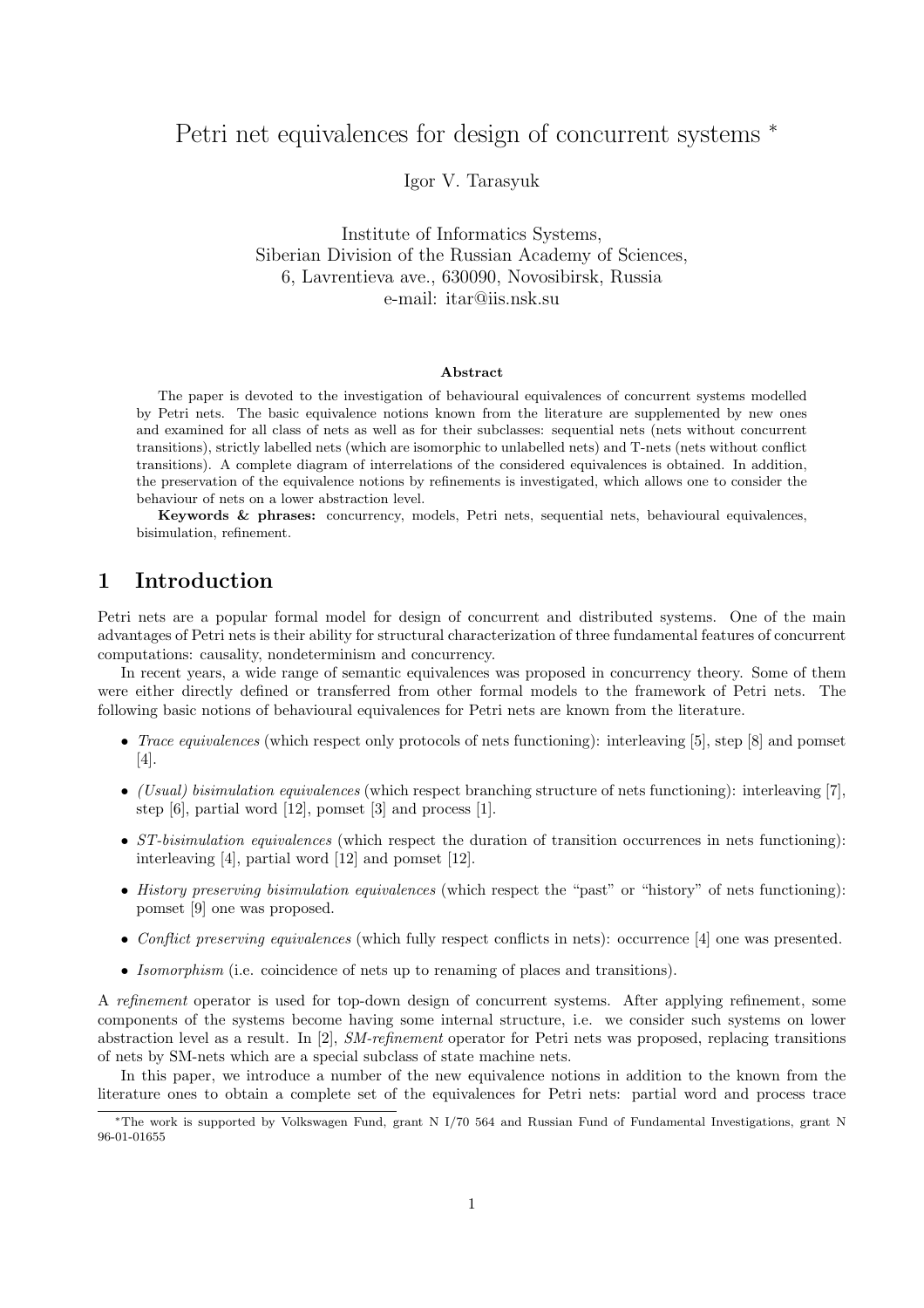equivalences, process ST-bisimulation equivalence, partial word and process history preserving bisimulation equivalences, prime event structure equivalence.

The correlation of the new and known from the literature equivalences is established on the whole class of Petri nets as well as on their subclasses: sequential nets (where no two transitions can be fired concurrently), strictly labelled nets (all transitions have different labels) and T-nets (where no two transitions have the common input or output place). In addition, all the considered behavioural equivalences are checked for preservation by SM-refinements.

# 2 Basic definitions

### 2.1 Multisets

Let X be some set. A finite multiset M over X is a mapping  $M : X \to \mathbb{N}$  (N is a set of natural numbers) s.t.  $|{x \in X \mid M(x) > 0}\| < \infty$ .  $\mathcal{M}(X)$  denotes the set of all finite multisets over X. When  $\forall x \in X \ M(x) \leq 1$ , M  $\left|\left\{x \in X \mid M(x) > 0\right\}\right|$  < ∞.  $\mathcal{M}(X)$  denotes the set of all finite matrices over  $X$ . When  $\forall x \in X$   $M(x) \le 1$ ,  $M$  is a proper set. Cardinality of multiset  $M$  is defined in such a way:  $|M| = \sum_{x \in X} M(x)$ . We write if  $M(x) > 0$  and  $M \subseteq M'$ , if  $\forall x \in X$   $M(x) \leq M'(x)$ . We define  $(M + \overline{M'})(x) = M(x) + M'(x)$  and  $(M - M')(x) = \max(0, M(x) - M'(x)).$ 

## 2.2 Labelled nets

Let  $Act = \{a, b, \ldots\}$  be a set of action names or labels. A labelled net is a quadruple  $N = \langle P_N, T_N, F_N, l_N \rangle$ , where:

- $P_N = \{p, q, \ldots\}$  is a set of places;
- $T_N = \{u, v, \ldots\}$  is a set of transitions;
- $F_N : (P_N \times T_N) \cup (T_N \times P_N) \to \mathbb{N}$  is the *flow relation* with weights (N denotes a set of natural numbers);
- $l_N : T_N \to Act$  is a *labelling* of transitions with action names.

Given a labelled net N and some transition  $t \in T_N$ , the precondition and postcondition t, notation respectively  $\cdot t$ and  $t^{\bullet}$ , are the multisets defined in such a way:  $({\bullet} t)(p) = F_N(p, t)$  and  $(t^{\bullet})(p) = F_N(t, p)$ . Analogous definitions are introduced for places:  $\binom{\bullet}{p}(t) = F_N(t, p)$  and  $\binom{\bullet}{p}(t) = F_N(p, t)$ . A labelled net N is *acyclic*, if there exists no sequence  $x_1, \ldots, x_n, x_i \in P_N \cup T_N$   $(1 \leq i \leq n)$  s.t.  $F_N(x_{i-1}, x_i) > 0$   $(1 \leq i \leq n)$  and  $x_0 = x_n$ . A labelled net N is ordinary if  $\forall p \in P_N \cdot p$  and  $p^{\bullet}$  are proper sets (not multisets). Let °N = { $p \in P_N \mid \bullet p = \emptyset$ } is a set of *initial (input)* places of N and  $N^{\circ} = \{p \in P_N \mid p^{\bullet} = \emptyset\}$  is a set of final *(output)* places of N.

Given labelled nets  $N = \langle P_N, T_N, F_N, l_N \rangle$  and  $N' = \langle P_{N'}, T_{N'}, F_{N'}, l_{N'} \rangle$ . A mapping  $\beta : N \to N'$  is an *isomorphism* between N and N', notation  $\beta : N \simeq N'$ , if:

- 1. β is a bijection s.t.  $\beta(P_N) = P_{N'}$  and  $\beta(T_N) = T_{N'}$ ;
- 2.  $\forall t \in T_N$   $l_N(t) = l_{N'}(\beta(t));$
- 3.  $\forall t \in T_N \bullet \beta(t) = \beta(\bullet t) \text{ and } \beta(t) \bullet \beta(t).$

Labelled nets N and N' are isomorphic, notation  $N \simeq N'$ , if there exists an isomorphism  $\beta : N \simeq N'$ .

Let  $N = \langle P_N, T_N, F_N, l_N \rangle$  be acyclic ordinary labelled net and  $x, y \in P_N \cup T_N$ . Let us introduce the following notions.

- $x \prec_N y \Leftrightarrow x F_N^* y$ , where  $F_N^*$  is a transitive closure of  $F_N$  (strict causal dependence relation);
- $x \preceq_N y \Leftrightarrow (x \prec_N y) \vee (x = y)$  (causal dependence relation);
- $x \#_N y \Leftrightarrow \exists t, u \in T_N$   $(t \neq u, \neg t \cap \neg u \neq \emptyset, t \preceq_N x, u \preceq_N y)$  (conflict relation);

# 2.3 Marked nets

A marking of a labelled net N is a multiset  $M \in \mathcal{M}(P_N)$ . A marked net (net) is a tuple  $N = \langle P_N, T_N, F_N, l_N, \rangle$  $M_N$ ) where  $\langle P_N , T_N , F_N , l_N \rangle$  is a labelled net and  $M_N \in \mathcal{M}(P_N)$  is an *initial* marking. Let  $M \in \mathcal{M}(P_N)$  be a marking of a net N. A transition  $t \in T_N$  is *firable* in M, if  $\mathbf{t} \subseteq M$ . If t is firable in M, firing it yields a new marking  $M' = M - \cdot t + t^{\bullet}$ , notation  $M \stackrel{t}{\rightarrow} M'$ . A marking M of a net N is reachable, if  $M = M_N$  or there exists a reachable marking M' of N s.t.  $M' \stackrel{t}{\rightarrow} M$  for some  $t \in T_N$ . Mark $(N)$  denotes a set of all reachable markings of a net N.

An action  $a \in Act$  is autoconcurrent in net N, if  $\exists M \in Mark(N) \; \exists t, u \in T_N : l_N(t) = l_N(u) = a$  and  $\bullet t + \bullet u \subseteq M$ . A net N is *autoconcurrency free*, if no action is autoconcurrent in N.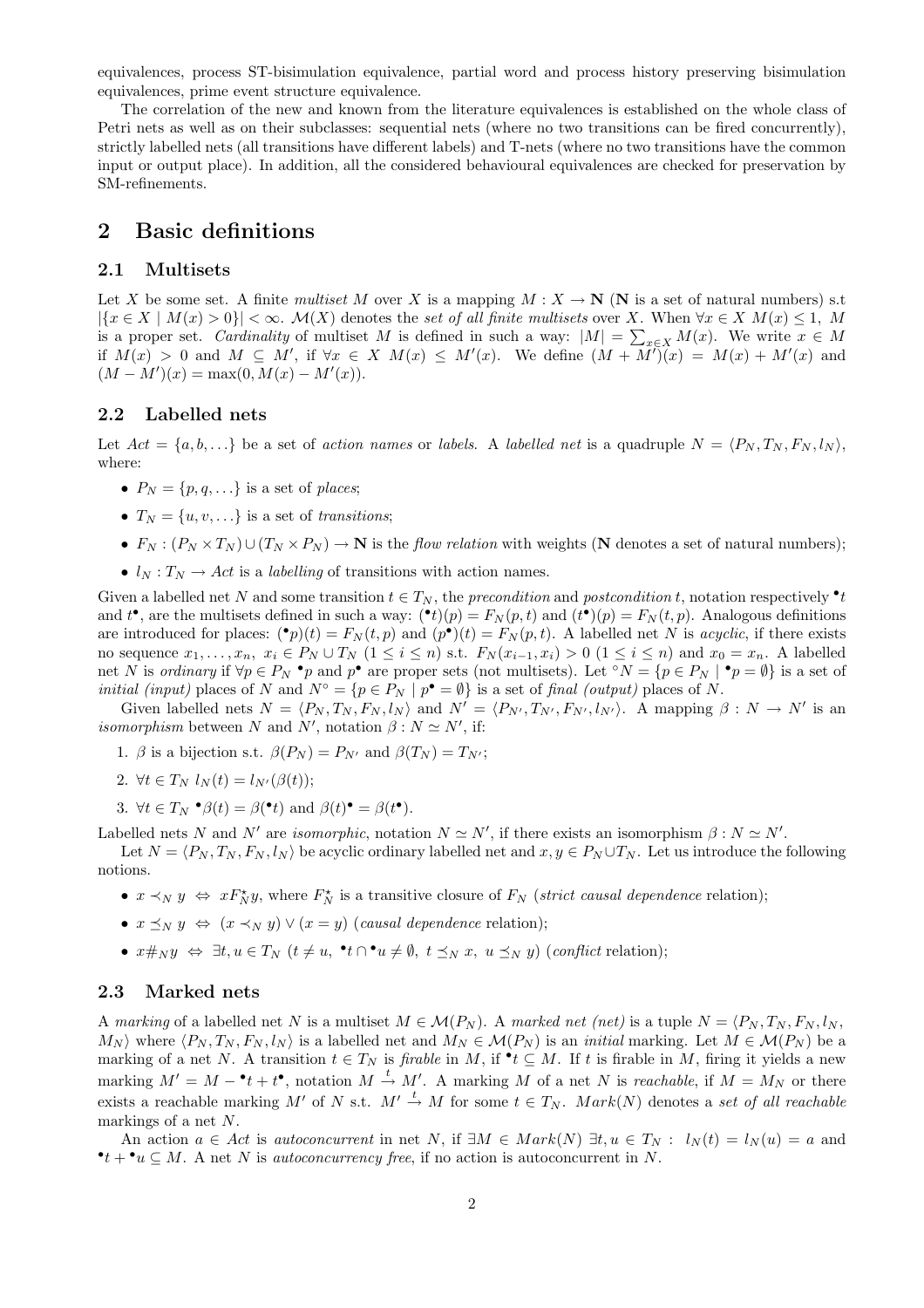# 2.4 Partially ordered sets

A labelled partially ordered set (lposet) is a triple  $\rho = \langle X, \prec, l \rangle$ , where:

- $X = \{x, y, \ldots\}$  is some set;
- $\prec$  $\subset$  X  $\times$  X is a strict partial order (irreflexive transitive relation) over X;
- $l : X \rightarrow Act$  is a *labelling* function.

Let  $x \in X$ . Then  $\downarrow x = \{y \in X \mid y \prec x\}$  is a set of *strict predecessors* of x. Let  $\rho = \langle X, \prec, l \rangle$  and  $\rho' = \langle X', \prec', l' \rangle$  be lposets.

A mapping  $\beta: X \to X'$  is a label-preserving bijection between  $\rho$  and  $\rho'$ , notation  $\beta: \rho \approx \rho'$ , if:

1.  $\beta$  is a bijection;

2.  $\forall x \in X$   $l(x) = l'(\beta(x)).$ 

We write  $\rho \approx \rho'$ , if there exists a label-preserving bijection  $\beta : \rho \approx \rho'$ . A mapping  $\beta: X \to X'$  is a homomorphism between  $\rho$  and  $\rho'$ , notation  $\beta: \rho \sqsubseteq \rho'$ , if:

- 1.  $\beta$  :  $\rho \approx \rho'$ ;
- 2.  $\forall x, y \in X \ x \prec y \Rightarrow \beta(x) \prec' \beta(y)$ .

We write  $\rho \sqsubseteq \rho'$ , if there exists a homomorphism  $\beta : \rho \sqsubseteq \rho'$ .

A mapping  $\beta: X \to X'$  is an *isomorphism* between  $\rho$  and  $\rho'$ , notation  $\beta: \rho \simeq \rho'$ , if  $\beta: \rho \sqsubseteq \rho'$  and  $\beta^{-1}$ :  $\rho' \sqsubseteq \rho$ . Lposets  $\rho$  and  $\rho'$  are *isomorphic*, notation  $\rho \simeq \rho'$ , if there exists an isomorphism  $\beta : \rho \simeq \rho'$ . Partially ordered multiset (pomset) is an isomorphism class of lposets.

#### 2.5 Event structures

A labelled event structure (LES) is a quadruple  $\xi = \langle X, \prec, \#, l \rangle$ , where:

- $X = \{x, y, \ldots\}$  is a set of events;
- $\prec \subseteq X \times X$  is a strict partial order, a *causal dependence* relation, which satisfies to the principle of *finite* causes:  $\forall x \in X \mid x < \infty;$
- $\# \subseteq X \times X$  is an irreflexive symmetrical *conflict relation*, which satisfies to the principle of *conflict* heredity:  $\forall x, y, z \in X \ x \# y \prec z \Rightarrow x \# z$ ;
- $l : X \rightarrow Act$  is a *labelling* function.

Let  $\xi = \langle X, \prec, \#, l \rangle$  and  $\xi' = \langle X', \prec', \#', l' \rangle$  be LES. A mapping  $\beta : X \to X'$  is an *isomorphism* between  $\xi$  and  $\xi'$ , notation  $\beta : \xi \simeq \xi'$ , if:

- 1.  $\beta$  is a bijection;
- 2.  $\forall x \in X \; l(x) = l'(\beta(x));$
- 3.  $\forall x, y \in X \ x \prec y \Leftrightarrow \beta(x) \prec' \beta(y);$
- 4.  $\forall x, y \in X \ x \# y \Leftrightarrow \beta(x) \#' \beta(y)$ .

LES  $\xi$  and  $\xi'$  are *isomorphic*, notation  $\xi \simeq \xi'$ , if there exists an isomorphism  $\beta : \xi \simeq \xi'$ . A prime event structure (PES) is an isomorphism class of LES.

# 3 Equivalence notions

# 3.1 Equivalences based on C-processes

# 3.1.1 C-processes

A causal net is acyclic ordinary labelled net  $C = \langle P_C, T_C, F_C, l_C \rangle$ , s.t:

1.  $\forall r \in P_C \mid \mathbf{r} \leq 1$  and  $\vert r^{\bullet} \vert \leq 1$ , i.e. places are unbranched;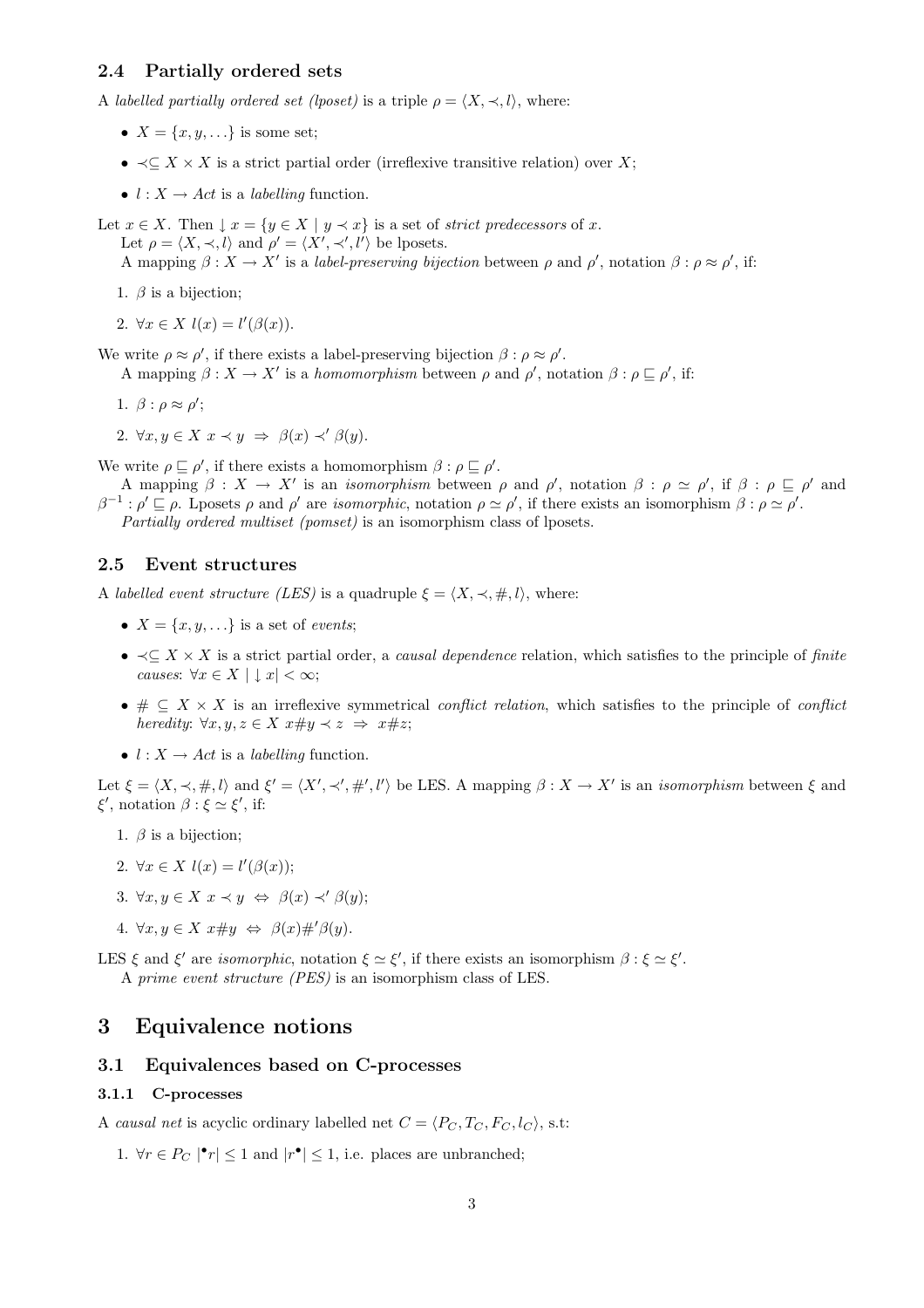2.  $|\bigcup_{C} x| < \infty$ , i.e. a set of causes is finite.

Let us note that on the basis of any causal net  $C = \langle P_C, T_C, F_C, l_C \rangle$  one can define lposet  $\rho_C = \langle T_C, \prec_N \rangle$  $\cap (T_C \times T_C), l_C$ .

The fundamental property of causal nets is [1]: if C is a causal net, then there exists a transition sequence  ${}^{\circ}C = L_0 \stackrel{v_1}{\rightarrow} \cdots \stackrel{v_n}{\rightarrow} L_n = C^{\circ}$  s.t.  $L_i \subseteq P_C$   $(0 \leq i \leq n)$ ,  $P_C = \bigcup_{i=0}^n L_i$  and  $T_C = \{v_1, \ldots, v_n\}$ . Such a sequence is called a full execution of C.

Given a net N and a causal net C. A mapping  $\varphi: P_C \cup T_C \to P_N \cup T_N$  is an embedding C into N, notation  $\varphi: C \to N$ , if:

- 1.  $\varphi(P_C) \in \mathcal{M}(P_N)$  and  $\varphi(T_C) \in \mathcal{M}(T_N)$ , i.e. sorts are preserved;
- 2.  $\forall v \in T_C$   $l_C(v) = l_N(\varphi(v))$ , i.e. labelling is preserved;
- 3.  $\forall v \in T_C \cdot \varphi(v) = \varphi(\cdot v)$  and  $\varphi(v) \cdot \varphi(v)$ , i.e. flow relation is respected.

Since embeddings respect the flow relation, if  ${}^{\circ}C \stackrel{v_1}{\rightarrow} \cdots \stackrel{v_n}{\rightarrow} C^{\circ}$  is a full execution of C, then  $M = \varphi({}^{\circ}C) \stackrel{\varphi(v_1)}{\rightarrow} C^{\circ}$  $\cdots \stackrel{\varphi(v_n)}{\longrightarrow} \varphi(C^{\circ}) = M'$  is a transition sequence in N.

A firable in marking M C-process (process) of a net N is a pair  $\pi = (C, \varphi)$ , where C is a causal net and  $\varphi: C \to N$  is an embedding s.t.  $M = \varphi({}^{\circ}C)$ . A firable in  $M_N$  process is a process of N. We write  $\Pi(N,M)$ for a set of all firable in marking M processes of a net N and  $\Pi(N)$  for a set of all processes of a net N. An *initial* process of a net N is  $\pi_N = (C_N, \varphi_N) \in \Pi(N)$ , s.t.  $T_{C_N} = \emptyset$ . If  $\pi \in \Pi(N, M)$ , then firing of this process transforms a marking M into  $M' = M - \varphi({}^{\circ}C) + \varphi(C^{\circ}) = \varphi(C^{\circ})$ , notation  $M \stackrel{\pi}{\to} M'$ .

Let  $\pi = (C, \varphi), \ \tilde{\pi} = (\tilde{C}, \tilde{\varphi}) \in \Pi(N), \ \hat{\pi} = (\tilde{C}, \hat{\varphi}) \in \Pi(N, \varphi(C^{\circ})), \ C = \langle P_C, T_C, F_C, l_C \rangle, \ \tilde{C} = \langle P_{\tilde{C}}, T_{\tilde{C}}, F_{\tilde{C}},$  $l_{\tilde{C}}\rangle, \ \hat{C} = \langle P_{\hat{C}}, T_{\hat{C}}, F_{\hat{C}}, l_{\hat{C}}\rangle.$ 

We write  $\pi \stackrel{\hat{\pi}}{\rightarrow} \tilde{\pi}$ , if

1.  $P_C \cup P_{\hat{C}} = P_{\tilde{C}}, T_C \cup T_{\hat{C}} = T_{\tilde{C}}, F_C \cup F_{\hat{C}} = F_{\tilde{C}}, l_C \cup l_{\hat{C}} = l_{\tilde{C}};$ 

$$
2. \varphi \cup \hat{\varphi} = \tilde{\varphi}.
$$

In such a case  $\tilde{\pi}$  is an extension of  $\pi$  by process  $\hat{\pi}$ , and  $\hat{\pi}$  is an extending process for  $\pi$ . We write  $\pi \to \tilde{\pi}$ , if  $\pi \stackrel{\hat{\pi}}{\rightarrow} \tilde{\pi}$  for some extending process  $\hat{\pi}$ .

 $\tilde{\pi}$  is an extension of  $\pi$  by one action, if  $\pi \stackrel{\hat{\pi}}{\rightarrow} \tilde{\pi}$  and  $|T_{\hat{C}}| = 1$ . In such a case we write  $\pi \stackrel{a}{\rightarrow} \tilde{\pi}$ , if  $T_{\hat{C}} = \{v\}$ and  $l_{\hat{C}}(v) = a$ .

 $\tilde{\pi}$  is an extension of  $\pi$  by multiset of actions or step, if  $\pi \stackrel{\hat{\pi}}{\to} \tilde{\pi}$  and  $\prec_{\hat{C}} = \emptyset$ . In such a case we write  $\pi \stackrel{A}{\to} \tilde{\pi}$ , if  $T_{\hat{C}} = V$  and  $l_{\hat{C}}(T_{\hat{C}}) = A, A \in \mathcal{M}(Act)$ .

#### 3.1.2 Trace equivalences

An *interleaving trace* of a net N is a sequence  $a_1 \cdots a_n \in Act^*$  s.t.  $\pi_N \stackrel{a_1}{\rightarrow} \pi_1 \stackrel{a_2}{\rightarrow} \ldots \stackrel{a_n}{\rightarrow} \pi_n$ , where  $\pi_i \in \Pi(N)$   $(1 \leq$  $i \leq n$ ) and  $\pi_N$  is an initial process of N. SeqT races(N) denotes a set of all interleaving traces of N. Nets N and N' are interleaving trace equivalent, notation  $N \equiv_i N'$ , if  $SeqTrace(N) = SeqTrace(N')$ .

A step trace of a net N is a sequence  $A_1 \cdots A_n \in (\mathcal{M}(Act))^*$  s.t.  $\pi_N \stackrel{A_1}{\rightarrow} \pi_1 \stackrel{A_2}{\rightarrow} \ldots \stackrel{A_n}{\rightarrow} \pi_n$ , where  $\pi_i \in$  $\Pi(N)$  (0 ≤ i ≤ n), and π<sub>N</sub> is an initial process of N. StepTraces(N) denotes a set of all step traces of N. Nets N and N' are step trace equivalent, notation  $N \equiv_s N'$ , if  $StepTrace(N) = StepTrace(N')$ .

A pomset trace of a net N is a pomset  $\rho$ , an isomorphism class of lposet  $\rho_C$  for  $\pi = (C, \varphi) \in \Pi(N)$ . We write  $\rho \subseteq \rho'$ , if  $\rho_C \subseteq \rho_{C'}$  for  $\rho_C \in \rho$  and  $\rho_{C'} \in \rho'$ . In such a case we say that pomset  $\rho$  is less sequential or more parallel than  $\rho'$ . Pomsets(N) denotes a set of all pomset traces of N. Nets N and N' are partial word trace equivalent, notation  $N \equiv_{pw} N'$ , if  $Pomsets(N) \sqsubseteq Pomsets(N')$  and  $Pomsets(N') \sqsubseteq Pomsets(N)$ , i.e. for any  $\rho' \in P \text{omsets}(N')$  there exists  $\rho \in P \text{omsets}(N)$  s.t.  $\rho \subseteq \rho'$  and vice versa. Nets N and N' are pomset trace equivalent, notation  $N \equiv_{\text{pom}} N'$ , if  $Pomsets(N) = Pomsets(N')$ .

A process trace of a net N is an isomorphism class of causal net C for  $\pi = (C, \varphi) \in \Pi(N)$ . ProcessNets(N) denotes a set of all process traces of N. Nets N and N' are process trace equivalent, notation  $N \equiv_{pr} N'$ , if  $ProcessNets(N) = ProcessNets(N').$ 

- **Example 1** In Figure 1(a)  $N \equiv_i N'$ , but  $N \not\equiv_s N'$ , since only in N actions a and b can happen concurrently.
	- In Figure  $1(c)$   $N \equiv_{s} N'$ , but  $N \not\equiv_{pw} N'$ , since the pomset corresponds to the net N s.t. even less sequential pomset is not in  $N'.$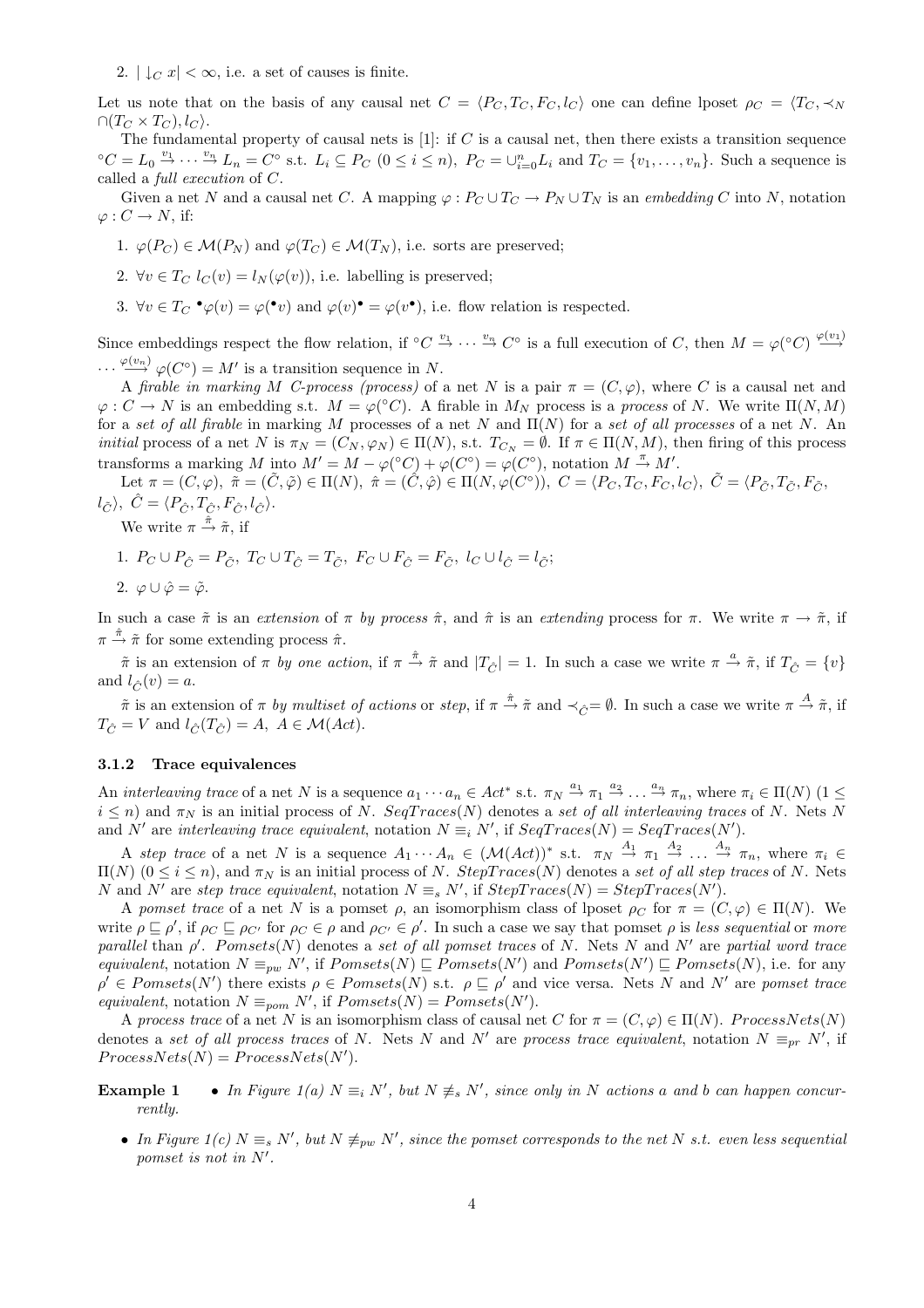

Figure 1: Examples on Petri nets

- In Figure 1(b)  $N \equiv_{pw} N'$ , but  $N \not\equiv_{pom} N'$ , since only in net N action b can depend on action a.
- In Figure 1(d)  $N \equiv_{\text{pom}} N'$ , but  $N \not\equiv_{\text{pr}} N'$ , since N is causal net which is not isomorphic to N' (because of additional output place).

#### 3.1.3 Usual bisimilation equivalences

A notation  $\mathcal{R}: N \to N'$  means that  $\mathcal{R}$  is a bisimulation of type  $\star$  ( $\star$ -bisimulation) between nets N and N'. Nets N and N' are called  $\star$ -bisimulation equivalent, notation  $N_{\frac{\leftrightarrow}{\star}}N'$ , if  $\mathcal{R}: N_{\frac{\leftrightarrow}{\star}}N'$  for some  $\star$ -bisimulation  $\mathcal{R}$ . Let  $\mathcal{R} \subseteq \Pi(N) \times \Pi(N')$ . In the following definition  $\hat{\pi} = (\hat{C}, \hat{\varphi})$ ,  $\hat{\pi}' = (\hat{C}', \hat{\varphi}')$ .

R is a  $\star$ -bisimulation between N and N',  $\star \in \{interleaving, step, partial word, pomset, process\}$ , notation  $\mathcal{R}: N_{\underline{\leftrightarrow}_*}N', \star \in \{i, s, pw, pom, pr\}, \text{ if: }$ 

- 1.  $(\pi_N, \pi_{N'}) \in \mathcal{R};$
- 2.  $(\pi, \pi') \in \mathcal{R}, \pi \stackrel{\hat{\pi}}{\rightarrow} \tilde{\pi},$ 
	- (a)  $|T_{\hat{C}}| = 1$ , if  $\star = i$ ;
	- (b)  $\prec_{\hat{C}} = \emptyset$ , if  $\star = s$ ;

then  $\exists \tilde{\pi}' : \pi' \stackrel{\hat{\pi}'}{\rightarrow} \tilde{\pi}', \ (\tilde{\pi}, \tilde{\pi}') \in \mathcal{R}$  and

(a) 
$$
\rho_{\hat{C}'} \sqsubseteq \rho_{\hat{C}}
$$
, if  $\star = pw$ ;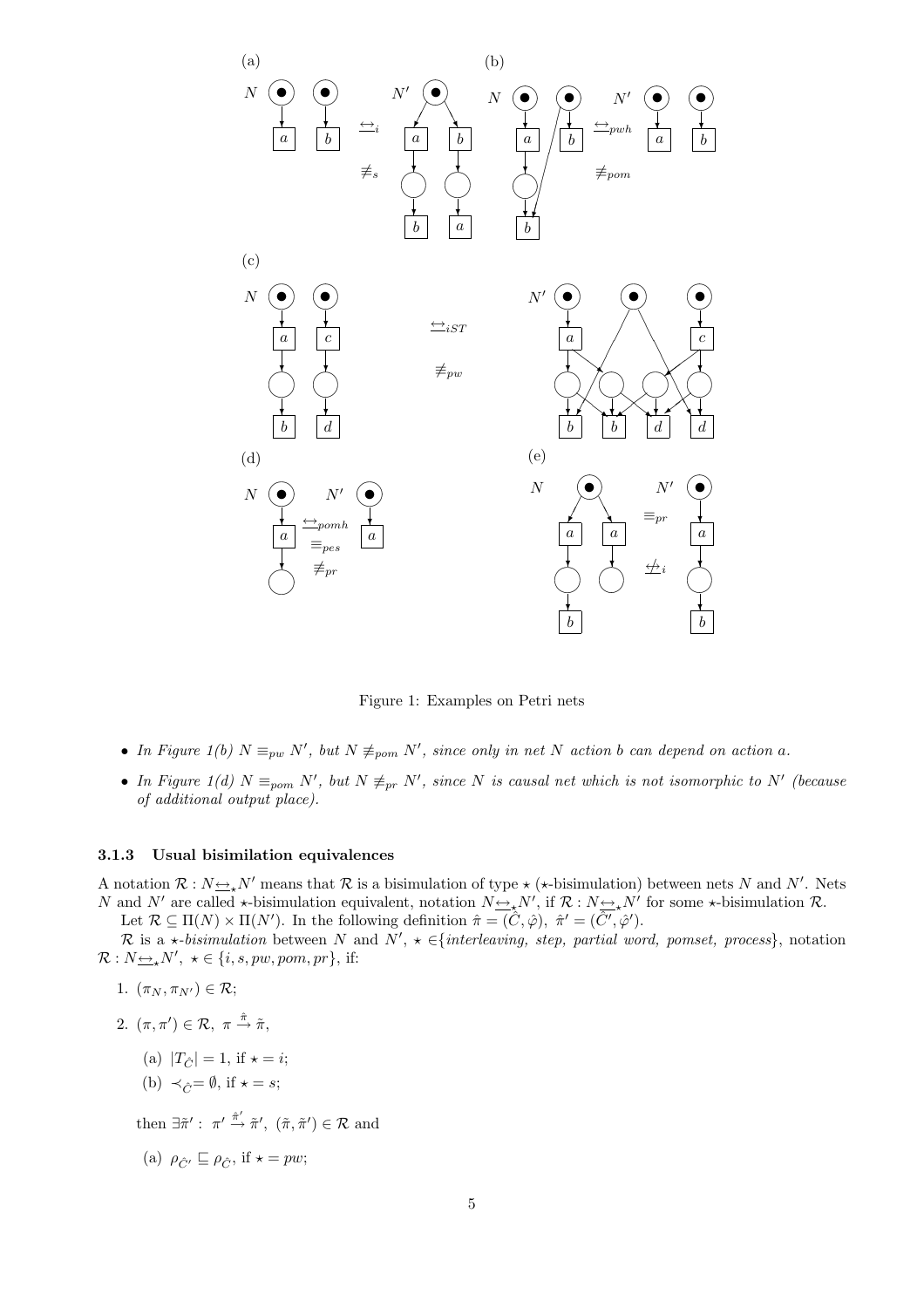

Figure 2: Examples on Petri nets (continued)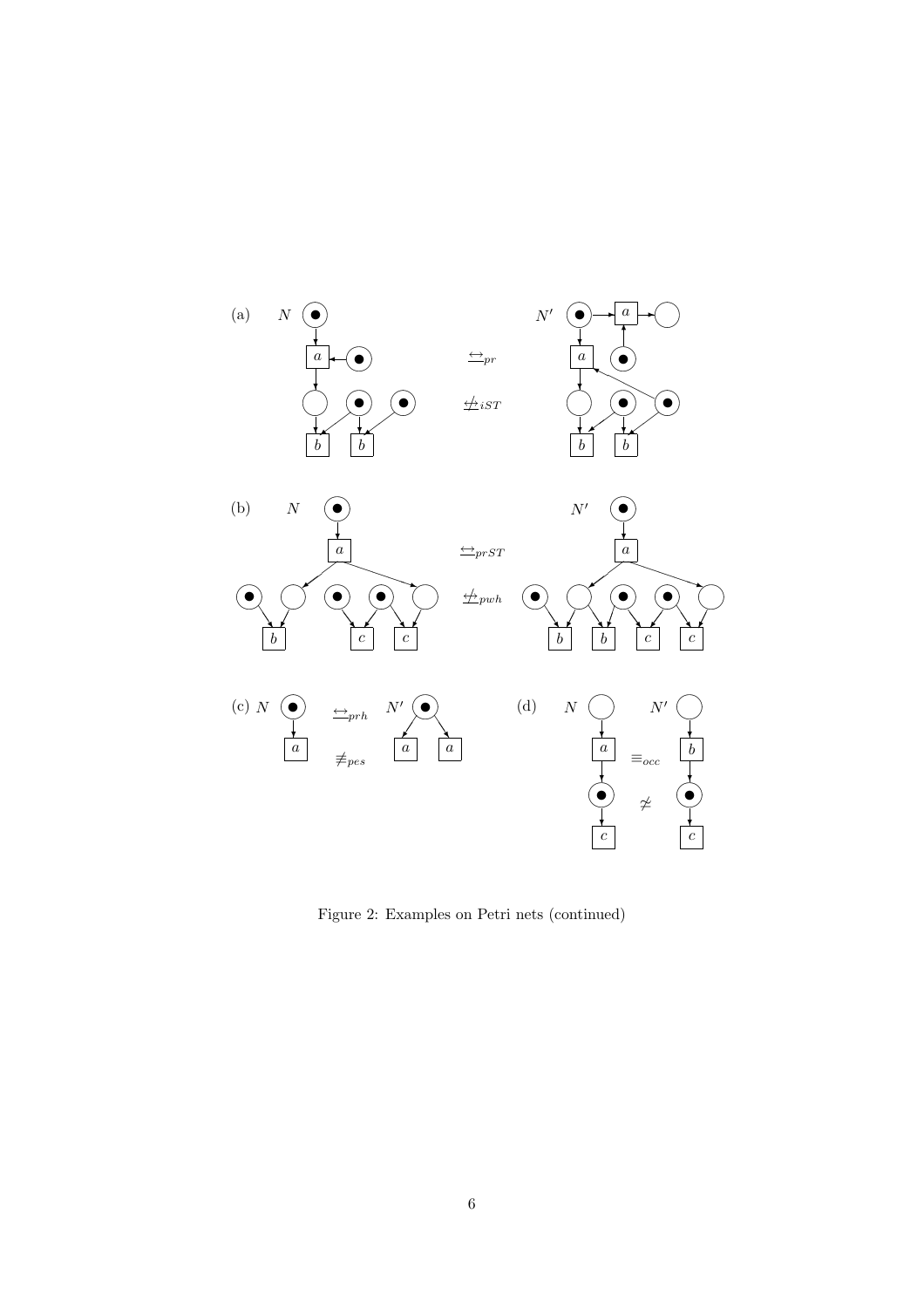- (b)  $\rho_{\hat{C}} \simeq \rho_{\hat{C}'}$ , if  $\star \in \{i, s, pom\};$ (c)  $\hat{C} \simeq \hat{C}'$ , if  $\star = pr$ ;
- 3. As item 2 but the roles of N and  $N'$  are reversed.

**Example 2** In Figure 1(e)  $N \equiv_{pr} N'$ , but  $N \not\rightleftharpoons_{i} N'$ , since only in net N action a can happen so that action b can not happen afterwards.

#### 3.1.4 ST-processes

An ST-process of a net N is a pair  $(\pi_E, \pi_P)$  s.t.  $\pi_E, \pi_P \in \Pi(N)$ ,  $\pi_P \stackrel{\pi_W}{\to} \pi_E$  and  $\forall v, w \in T_{C_E}$   $v \prec_{C_E} w \Rightarrow$  $v \in T_{C_P}$  In such a case  $\pi_E$  is a process which has started, i.e. all actions of  $\pi_E$  have started. A process  $\pi_F$ corresponds to the finished part of  $\pi_E$ , and  $\pi_W$  corresponds to the still working part.  $ST - \Pi(N)$  denotes a set of all ST-processes of N.  $(\pi_N, \pi_N)$  is an initial ST-process of N. Let  $(\pi_E, \pi_P)$ ,  $(\tilde{\pi}_E, \tilde{\pi}_P) \in ST - \Pi(N)$ . We write  $(\pi_E, \pi_P) \to (\tilde{\pi}_E, \tilde{\pi}_P)$ , if  $\pi_E \to \tilde{\pi}_E$  and  $\pi_P \to \tilde{\pi}_P$ .

#### 3.1.5 ST-bisimulation equivalences

Let  $\mathcal{R} \subseteq ST-\Pi(N) \times ST-\Pi(N') \times \mathcal{B}$ , where  $\mathcal{B} = \{ \beta \mid \beta : T_C \to T_{C'} , \ \pi = (C, \varphi) \in \Pi(N) , \ \pi' = (C', \varphi') \in \Pi(N') \}.$ In the following definition  $\pi_E = (C_E, \varphi_E)$ ,  $\pi_P = (C_P, \varphi_P)$ ,  $\pi'_E = (C'_E, \varphi'_E)$ ,  $\pi'_P = (C'_P, \varphi'_P)$ ,  $\pi = (C, \varphi)$ ,  $\pi' =$  $(C',\varphi')$ .

R is a  $\star$ -ST-bisimulation between N and N'  $\star \in \{interleaving, partial word, pomset, process\}$ , notation  $\mathcal{R}: N_{\frac{\longleftrightarrow}{\star} ST} N', \star \in \{i, pw, pom, pr\}, \text{ if: }$ 

- 1.  $((\pi_N, \pi_N), (\pi_{N'}, \pi_{N'}), \emptyset) \in \mathcal{R};$
- 2.  $((\pi_E, \pi_P), (\pi'_E, \pi'_P), \beta) \in \mathcal{R} \Rightarrow \beta : \rho_{C_E} \approx \rho_{C'_E}$  and  $\beta(T_{C_P}) = T_{C'_P};$
- $3. \; ((\pi_E, \pi_P), (\pi'_E, \pi'_P), \beta) \in \mathcal{R}, \; (\pi_E, \pi_P) \; \rightarrow \; (\tilde{\pi}_E, \tilde{\pi}_P) \; \Rightarrow \; \exists \tilde{\beta}, \; (\tilde{\pi}'_E, \tilde{\pi}'_P) \; : \; (\pi'_E, \pi'_P) \rightarrow (\tilde{\pi}'_E, \tilde{\pi}'_P), \; \tilde{\beta} \vert_{T_{C_E}} = 0$ β,  $((\tilde{\pi}_E, \tilde{\pi}_P), (\tilde{\pi}'_E, \tilde{\pi}'_P), \tilde{\beta}) \in \mathcal{R}$ , and if  $\pi_P \stackrel{\pi}{\rightarrow} \tilde{\pi}_E, \pi'_F$  $\stackrel{\pi'}{\rightarrow} \tilde{\pi}'_E$  then:
	- (a)  $(\tilde{\beta}\vert_{T_C})^{-1}$ :  $\rho_{C'} \sqsubseteq \rho_C$ , if  $\star = pw$ ;
	- (b)  $\tilde{\beta}|_{T_C}: \rho_C \simeq \rho_{C'}$ , if  $\star \in \{pom, pr\};$
	- (c)  $C \simeq C'$ , if  $\star = pr$ ;
- 4. As item 3 but the roles of  $N$  and  $N'$  are reversed.

**Example 3** In Figure 2(a)  $N \triangleq_{pr} N'$ , but  $N \triangleq_{iST} N'$ , since only in net N' action a can start so that no action b can begin working until a finishes.

### 3.1.6 History preserving bisimulation equivalences

Let  $\mathcal{R} \subseteq \Pi(N) \times \Pi(N') \times \mathcal{B}$ , where  $\mathcal{B} = \{\beta \mid \beta : T_C \to T_{C'}$ ,  $\pi = (C, \varphi) \in \Pi(N)$ ,  $\pi' = (C', \varphi') \in \Pi(N')\}$ . In the following definition  $\pi = (C, \varphi), \tilde{\pi} = (\tilde{C}, \tilde{\varphi}), \pi' = (\tilde{C}', \varphi'), \tilde{\pi}' = (\tilde{C}', \tilde{\varphi}').$ 

R is a  $\star$ -history preserving bisimulation between N and  $N', \star \in$ {partial word, pomset, process}, notation  $N \underline{\leftrightarrow}_{\star h} N'$ ,

 $\star \in \{pw, pom, pr\},\$ if:

- 1.  $(\pi_N, \pi_{N'}, \emptyset) \in \mathcal{R};$
- 2.  $(\pi, \pi', \beta) \in \mathcal{R} \Rightarrow \beta : \rho_C \approx \rho_{C'};$
- 3.  $(\pi, \pi', \beta) \in \mathcal{R}, \ \pi \to \tilde{\pi} \Rightarrow \exists \tilde{\beta}, \ \tilde{\pi}' : \pi' \to \tilde{\pi}', \ \tilde{\beta} \vert_{T_C} = \beta, \ (\tilde{\pi}, \tilde{\pi}', \tilde{\beta}) \in \mathcal{R} \text{ and }$ 
	- (a)  $\tilde{\beta}^{-1}$ :  $\rho_{\tilde{C}'} \sqsubseteq \rho_{\tilde{C}}$ , if  $\star = pw$ ;
	- (b)  $\tilde{\beta}$  :  $\rho_{\tilde{C}} \simeq \rho_{\tilde{C}}$ , if  $\star \in \{pom, pr\};$
	- (c)  $\tilde{C} \simeq \tilde{C}'$ , if  $\star = pr$ ;
- 4. As item 3 but the roles of N and  $N'$  are reversed.

**Example 4** In Figure 2(b)  $N \triangleq_{prST} N'$ , but  $N \triangleq_{pwh} N'$ , since only in net N' after action a action b can happen so that action c must depend on a.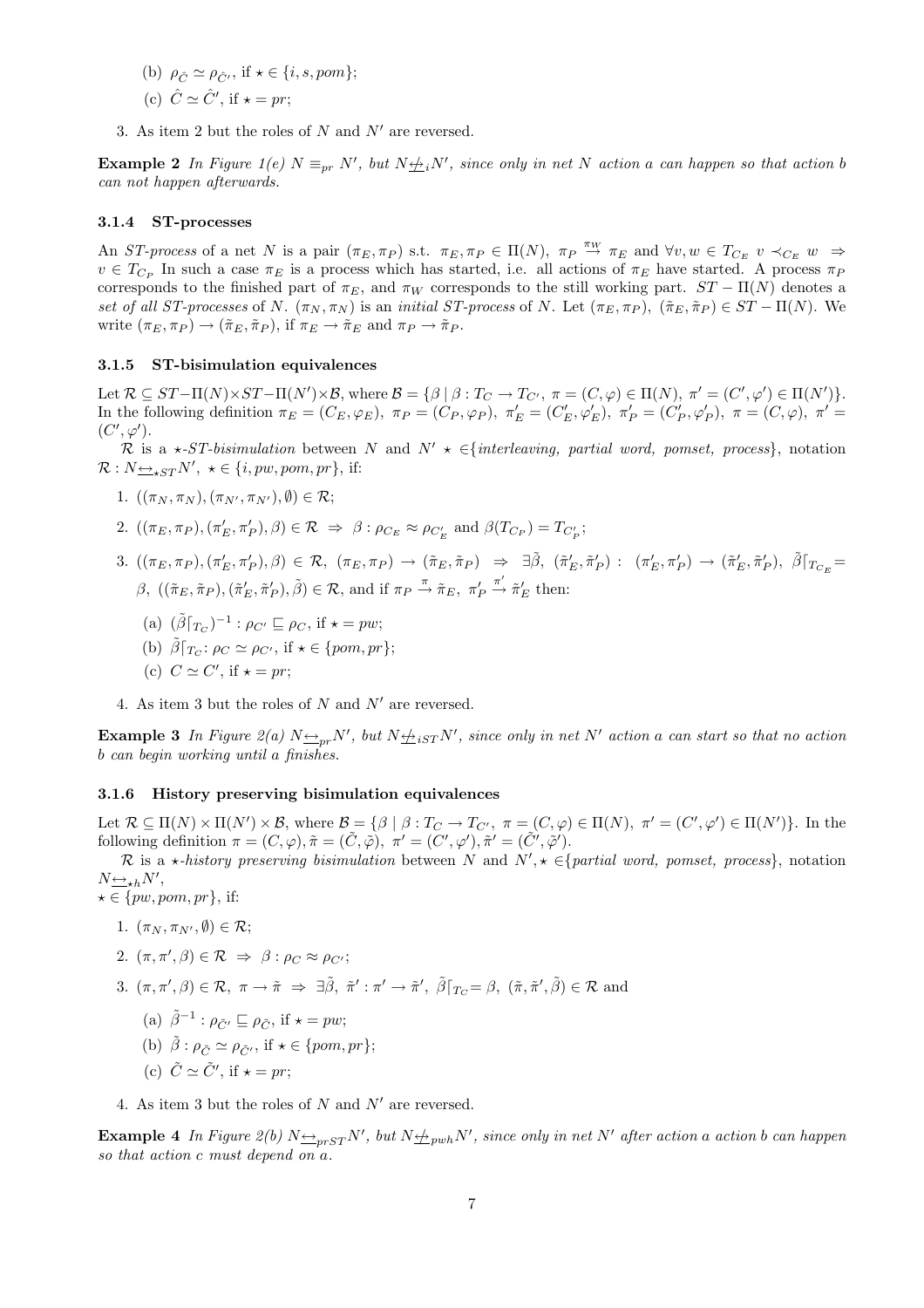# 3.2 Equivalences based on O-processes

### 3.2.1 O-processes

An *occurrence net* is an acyclic ordinary labelled net  $O = \langle P_O, T_O, F_O, l_O \rangle$ , s.t.:

- 1.  $\forall r \in P_O \mid \mathbf{r} \leq 1$ , i.e. there is no forward conflict;
- 2.  $\forall x \in P_O \cup T_O \neg (x \#_O x)$ , i.e. conflict relation is irreflexive;
- 3.  $\forall x \in P_O \cup T_O \mid \downarrow_O x \mid \leq \infty$ , i.e. set of causes is finite.

Let us note that on the basis of any occurrence net  $O = \langle P_O, T_O, F_O, l_O \rangle$  one can define LES  $\xi_O = \langle T_O, \prec_O \rangle$  $\cap (T_O \times T_O), \#_O \cap (T_O \times T_O), l_O$ .

Let  $O = \langle P_O, T_O, F_O, l_O \rangle$  be occurrence net and  $N = \langle P_N, T_N, F_N, l_N, M_N \rangle$  be some net. A mapping  $\psi: P_O \cup T_O \to P_N \cup T_N$  is an embedding O into N, notation  $\psi: O \to N$ , if:

1.  $\psi(P_O) \in \mathcal{M}(P_N)$  and  $\psi(T_O) \in \mathcal{M}(T_N)$ . i.e. sorts are preserved;

- 2.  $\forall v \in T_O$   $l_O(v) = l_N(\psi(v))$ , i.e. labelling is preserved;
- 3.  $\forall v \in T_O \bullet \psi(v) = \psi(\bullet v)$  and  $\psi(v) \bullet \psi(v)$ , i.e. flow relation is respected;
- 4.  $\forall v, w \in T_O$  ( $\bullet v = \bullet w$ )  $\land (\psi(v) = \psi(w)) \Rightarrow v = w$ , i.e. there are no "superfluous" conflicts.

A firable in marking M O-process of a net N is a pair  $\varpi = (O, \psi)$ , where O is an occurrence net and  $\psi: O \to N$  is an embedding s.t.  $M = \psi(^{\circ}O)$ . Let us note that marking M may be not reachable in general case. A firable in  $M_N$  O-process is *O-process* of a net N. We write  $\wp(N, M)$  for a set of all firable in marking M O-processes of a net N and  $\wp(N)$  for a set of all O-processes of a net N. An initial O-process of a net N coincides with its initial C-process, i.e.  $\varpi_N = \pi_N$ .

An extension of O-processes is idefined as well as for C-processes. An O-process  $\varpi$  of a net N is maximal, if it can be extended by no O-process  $\hat{\varpi} = (\hat{O}, \hat{\psi})$  s.t.  $T_{\hat{O}} \neq \emptyset$ . A set of all maximal O-processes of a net N, notation  $\wp_{max}(N)$ , consists ot the unique (up to isomorphism) O-process  $\varpi_{max} = (O_{max}, \psi_{max})$ . In such a case an isomorphism class of occurrence net  $O_{max}$  is an unfolding of a net N, notation  $U(N)$ . On the basis of unfolding  $U(N)$  of a net N one can define PES  $\mathcal{E}(N) = \xi_{U(N)}$  which is an isomorphism class of LES  $\xi_O$  for  $O \in \mathcal{U}(N)$ .

#### 3.2.2 Conflict preserving equivalences

Nets N and N' are PES-equivalent, notation  $N \equiv_{pes} N'$ , if  $\mathcal{E}(N) = \mathcal{E}(N')$ . Nets N and N' are *occurrence equivalent*, notation  $N \equiv_{occ} N'$ , if  $U(N) = U(N')$ .

**Example 5** In Figure 2(c)  $N \rightarrow p_{rrh}N'$ , but  $N \neq_{pes} N'$ , since only net N' has corresponding PES with two conflict actions a.

# 4 Comparing the equivalence notions on the whole class of Petri nets

Theorem 1 Let ↔∈ {≡, ↔, '} and ?, ?? ∈ {i, s, pw, pom, pr, iST, pwST, pomST, prST, pwh, pomh, prh, pes, occ}. For nets N and N'  $N \leftrightarrow_{\star} N' \Rightarrow N \leftrightarrow_{\star \star} N'$  iff there exists a directed path from  $\leftrightarrow_{\star}$  to  $\leftrightarrow_{\star \star}$  in the graph in Figure 3.

# 5 Comparing the equivalence notions on subclasses of Petri nets

### 5.1 Sequential nets

A sequential net is a net  $N = \langle P_N, T_N, F_N, l_N, M_N \rangle$  s.t.  $\forall \pi = (C, \varphi) \in \Pi(N)$   $\forall v, w \in T_C$   $(v \prec_C w) \vee (w \prec_C v)$ (i.e.  $\prec_C$  is a total ordering on transitions of causal net C).

**Proposition 1** For sequential nets  $N$  and  $N'$ :

- 1.  $N \equiv_i N' \Leftrightarrow N \equiv_{\text{pom}} N'$ ;
- 2.  $N \leftrightarrow N \leftrightarrow N \leftrightarrow_{pomh} N'$ .

**Theorem 2** Let  $\leftrightarrow \in \{\equiv, \leftrightarrow, \simeq\}$  and  $\star, \star \in \{i, pr, prST, prh, pes, occ\}$ . For sequential nets N and N' N  $\leftrightarrow$  $N' \Rightarrow N \leftrightarrow_{**} N'$  iff there exists a directed path from  $\leftrightarrow_{*}$  to  $\leftrightarrow_{**}$  in the graph in Figure 4.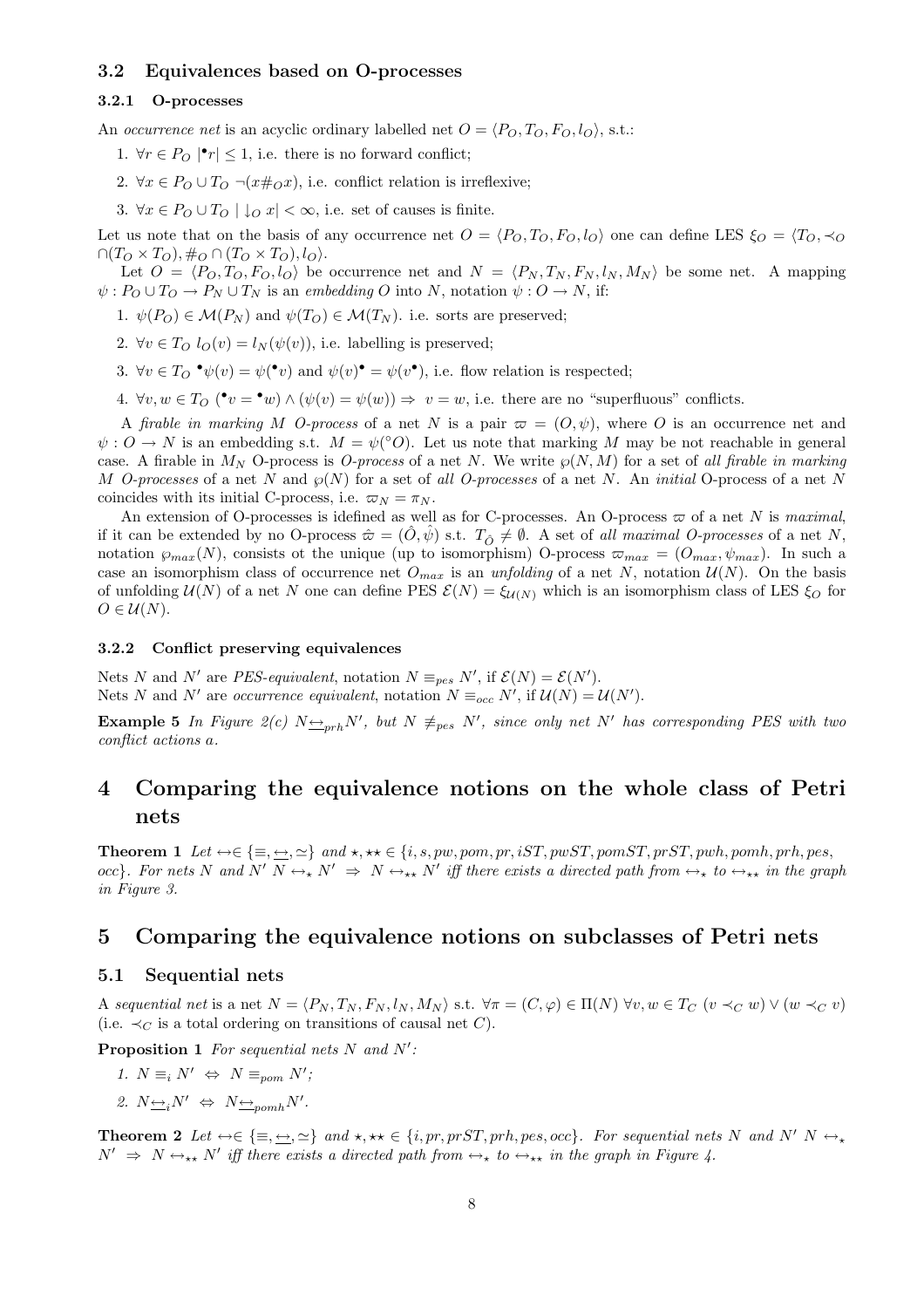

Figure 3: Correlation of the equivalence notions on the whole class of Petri nets



Figure 4: Correlation of the equivalence notions on sequential nets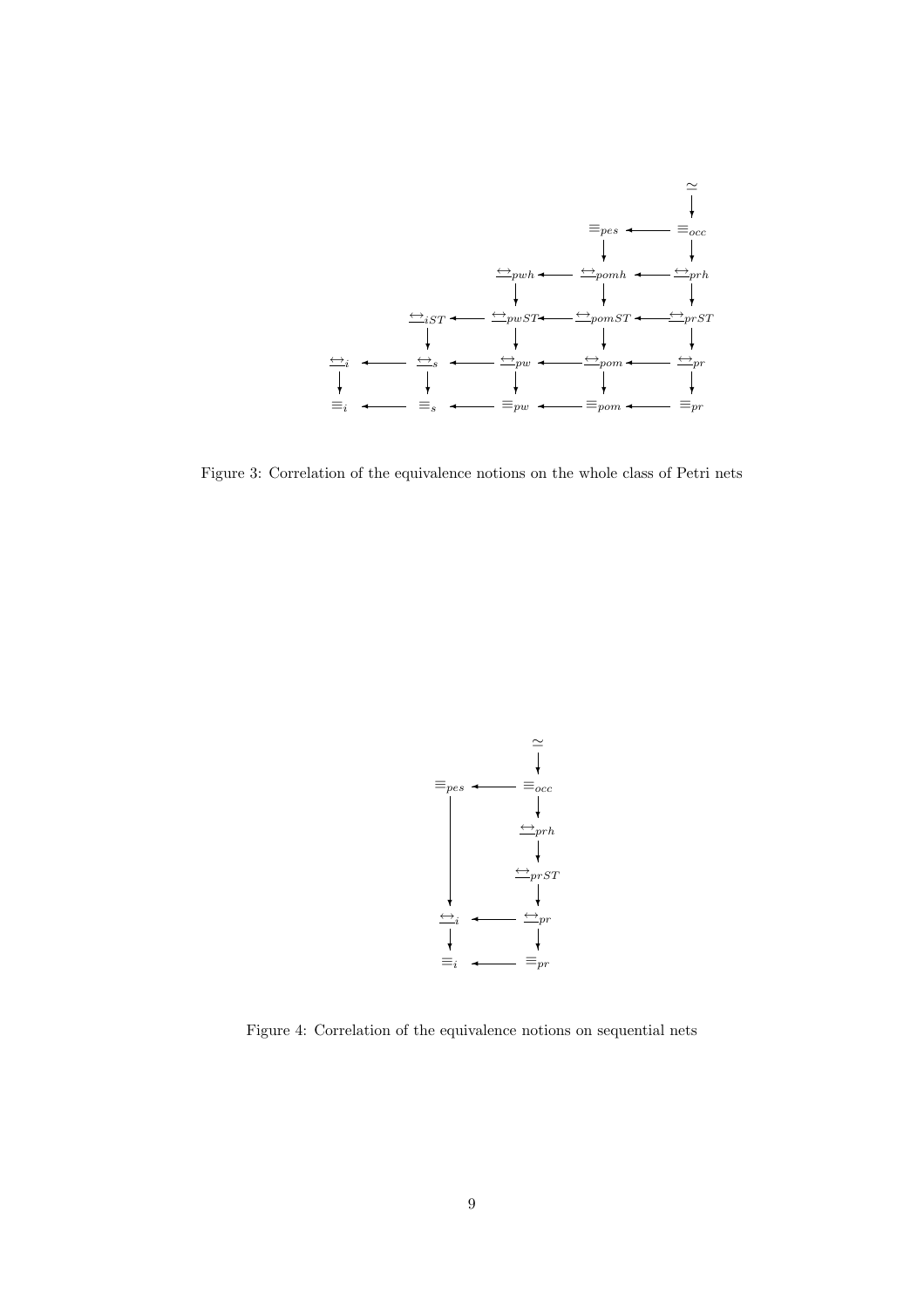### 5.2 Strictly labelled nets

A strictly labelled net is a net  $N = \langle P_N, T_N, F_N, l_N, M_N \rangle$  s.t.  $\forall t, u \in T_N$   $t \neq u \Rightarrow l_N(t) \neq l_N(u)$  (i.e. its labelling function is injective).

**Proposition 2** For strictly labelled nets N and  $N'$ :

1.  $N \equiv_{\star} N' \Leftrightarrow N \rightarrow_{\star} N', \ \star \in \{i, pw, pom, pr\};$ 2.  $N \equiv_s N' \Leftrightarrow N \rightarrow_{iST} N'.$ 

### 5.3 T-nets

A T-net is a net  $N = \langle P_N, T_N, F_N, l_N, M_N \rangle$  s.t.  $\forall p \in P_N \mid \mathbf{P}_p \mid \leq 1$  and  $|p^{\bullet}| \leq 1$ .

**Proposition 3** For autoconcurrency free T-nets  $N \mid N' \mid N \equiv_i N' \Leftrightarrow N \rightarrow_{iST} N'.$ 

# 6 Preservation of the equivalence notions by refinements

An empty in/out net is a net  $D = \langle P_D, T_D, F_D, l_D, M_D \rangle$  s.t.:

- 1.  $\exists p_{in}, p_{out} \in P_D$  s.t.  $p_{in} \neq p_{out}$  and  $\circ D = \{p_{in}\}, D^{\circ} = \{p_{out}\},$  i.e. net D has unique input and unique output place.
- 2.  $M_D = \{p_{in}\}\$ and  $\forall M \in Mark(D)$   $(p_{out} \in M \Rightarrow M = \{p_{out}\}\)$ , i.e. at the beginning there is unique token in  $p_{in}$ , and at the end there is unique token in  $p_{out}$ ;
- 3.  $p_{in}^{\bullet}$  and  $\bullet_{\text{Pout}}$  are proper sets (not multisets), i.e.  $p_{in}$  (respectively  $p_{out}$ ) represents a set of all tokens consumed (respectively produced) for any refined transition.

Let  $N = \langle P_N , T_N , F_N , l_N , M_N \rangle$  be some net,  $a \in l_N (T_N)$  and  $D = \langle P_D , T_D , F_D , l_D , M_D \rangle$  be empty in/out system. An empty in/out refinement, notation  $ref(N, a, D)$ , is (up to isomorphism) a net  $\overline{N} = \langle P_{\overline{N}}, T_{\overline{N}}, F_{\overline{N}}, l_{\overline{N}},$  $M_{\overline{N}}\rangle,$  s.t.:

1.  $P_{\overline{N}} = P_N \cup \{ \langle p, u \rangle \mid p \in P_D \setminus \{ p_{in}, p_{out} \}, u \in l_N^{-1}(a) \};$ 

2. 
$$
T_{\overline{N}} = (T_N \setminus l_{N}^{-1}(a)) \cup \{ \langle t, u \rangle \mid t \in T_D, u \in l_{N}^{-1}(a) \};
$$

3. 
$$
F_{\overline{N}}(\overline{x}, \overline{y}) = \begin{cases} F_N(\overline{x}, \overline{y}), & \overline{x}, \overline{y} \in P_N \cup (T_N \setminus l_N^{-1}(a)); \\ F_D(x, y), & \overline{x} = \langle x, u \rangle, \ \overline{y} = \langle y, u \rangle, \ u \in l_N^{-1}(a); \\ F_N(\overline{x}, u), & \overline{y} = \langle y, u \rangle, \ \overline{x} \in \bullet_u, \ u \in l_N^{-1}(a), \ y \in p_{in}^{\bullet}; \\ F_N(u, \overline{y}), & \overline{x} = \langle x, u \rangle, \ \overline{y} \in \bullet_u, \ u \in l_N^{-1}(a), \ x \in \bullet_{Dout}; \\ 0, & \text{otherwise}; \end{cases}
$$

4. 
$$
l_{\overline{N}}(\overline{u}) = \begin{cases} l_N(\overline{u}), & \overline{u} \in T_N \setminus l_N^{-1}(a); \\ l_D(t), & \overline{u} = \langle t, u \rangle, \ t \in T_D, \ u \in l_N^{-1}(a); \end{cases}
$$

5. 
$$
M_{\overline{N}}(p) = \begin{cases} M_N(p), & p \in P_N; \\ 0, & \text{otherwise.} \end{cases}
$$

An SM-net is an empty in/out net  $D = \langle P_D, T_D, F_D, l_D, M_D \rangle$  s.t.  $\forall t \in T_D \, |\,^{\bullet}t| \leq 1$  and  $|t^{\bullet}| \leq 1$ . An SMrefinement is an empty in/out refinement  $ref(N, a, D)$  s.t. D is SM-net.

We say that some equivalence on nets is preserved by refinements, if equivalent nets remain equivalent after applying any refinement operator to them accordingly.

The following example demonstrates which of the equivalence notions are not preserved by SM-refinements.

- **Example 6** In Figure 5  $N \rightarrow N'$ , but  $ref(N, c, D) \not\equiv_i ref(N', c, D)$ , since only in  $ref(N', c, D)$  the sequence of actions  $c_1abc_2$  can happen. Consequently, no equivalence from  $\equiv_i$  to  $\rightarrow_{s}$  is preserved by SMrefinements.
	- In Figure 6  $N_{\text{Sov}}N'$ , but  $ref(N, a, D) \neq _{if} ef(N', a, D)$ , since only in  $ref(N', a, D)$  after occurrence of action  $a_1$  action b can not happen. Consequently, no equivalence from  $\rightarrow_i$  to  $\rightarrow_{pr}$  is preserved by SMrefinements.
	- In Figure  $\gamma N \rightarrow_{\text{pub}} N'$ , but  $ref(N, b, D) \not\rightarrow_{\text{pub}} ref(N', b, D)$ , since only in  $ref(N, b, D)$  after action a action b<sub>1</sub> can happen so that action b<sub>2</sub> must depend on a. Consequently, the equivalence  $\frac{1}{2}$  is not preserved by SM-refinements.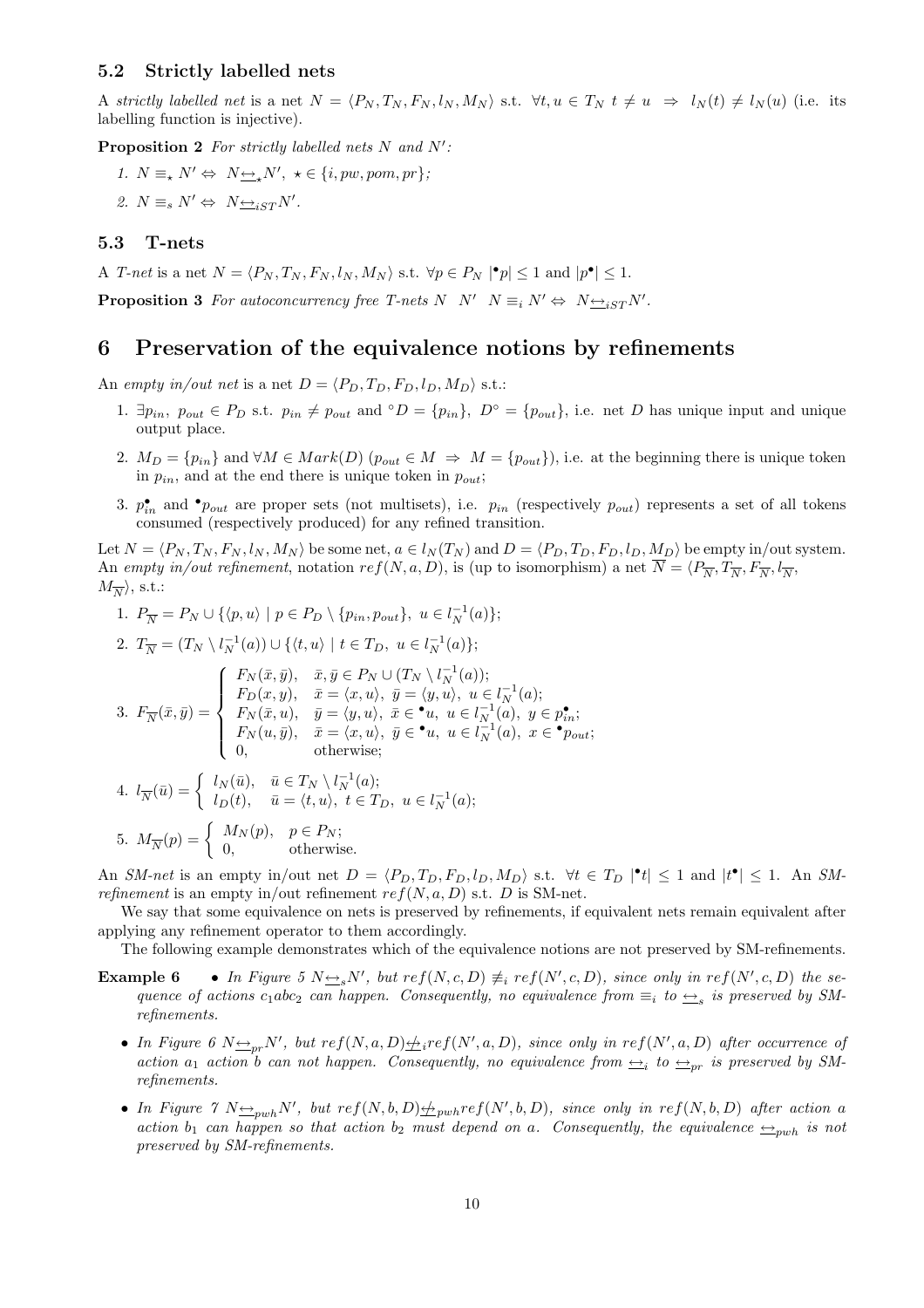

Figure 5: The equivalences from  $\equiv_i$  to  $\underline{\leftrightarrow}_s$  are not preserved by SM-refinements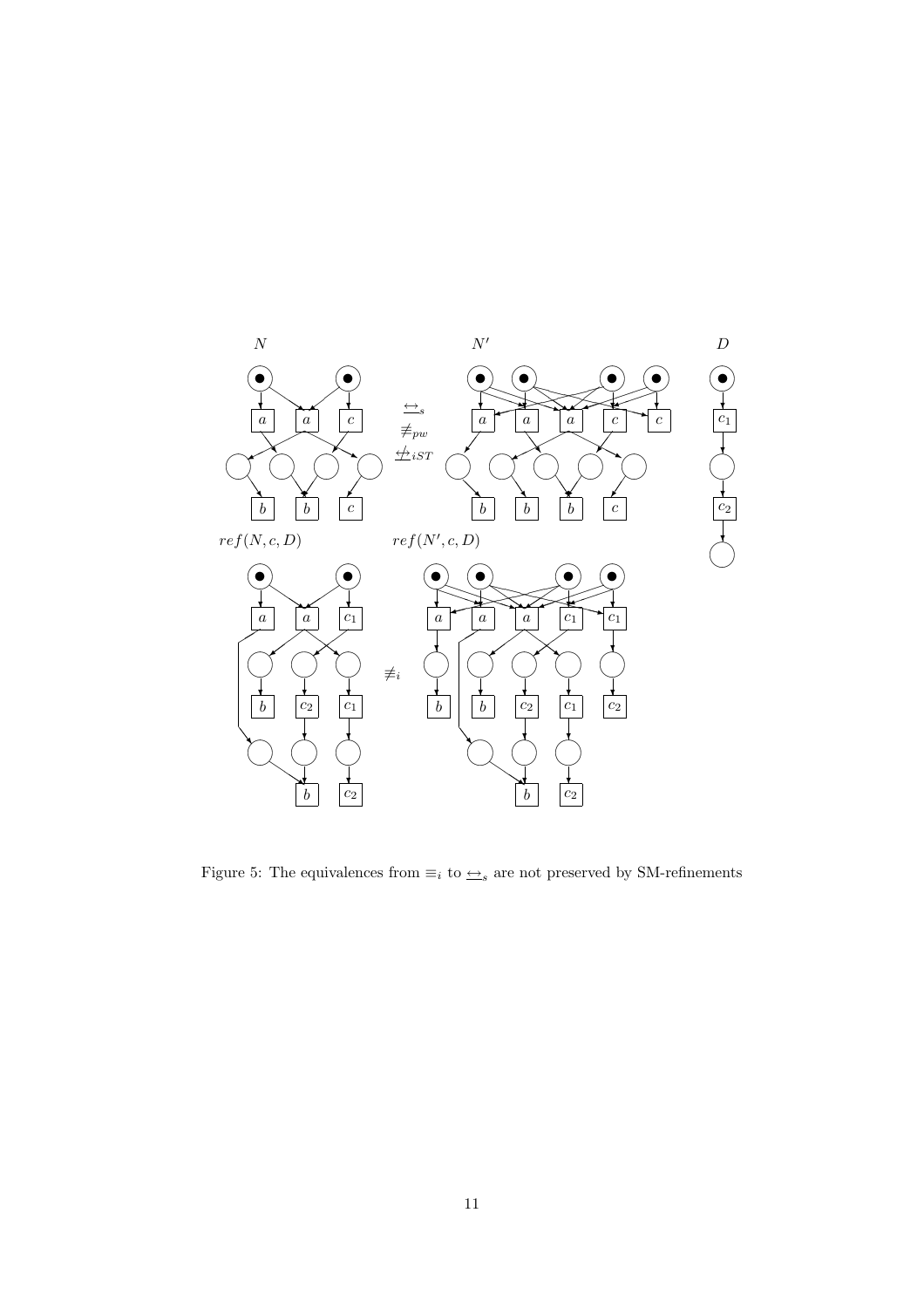

Figure 6: The equivalences from  $\triangleq_i$  to  $\triangleq_{pr}$  are not preserved by SM-refinements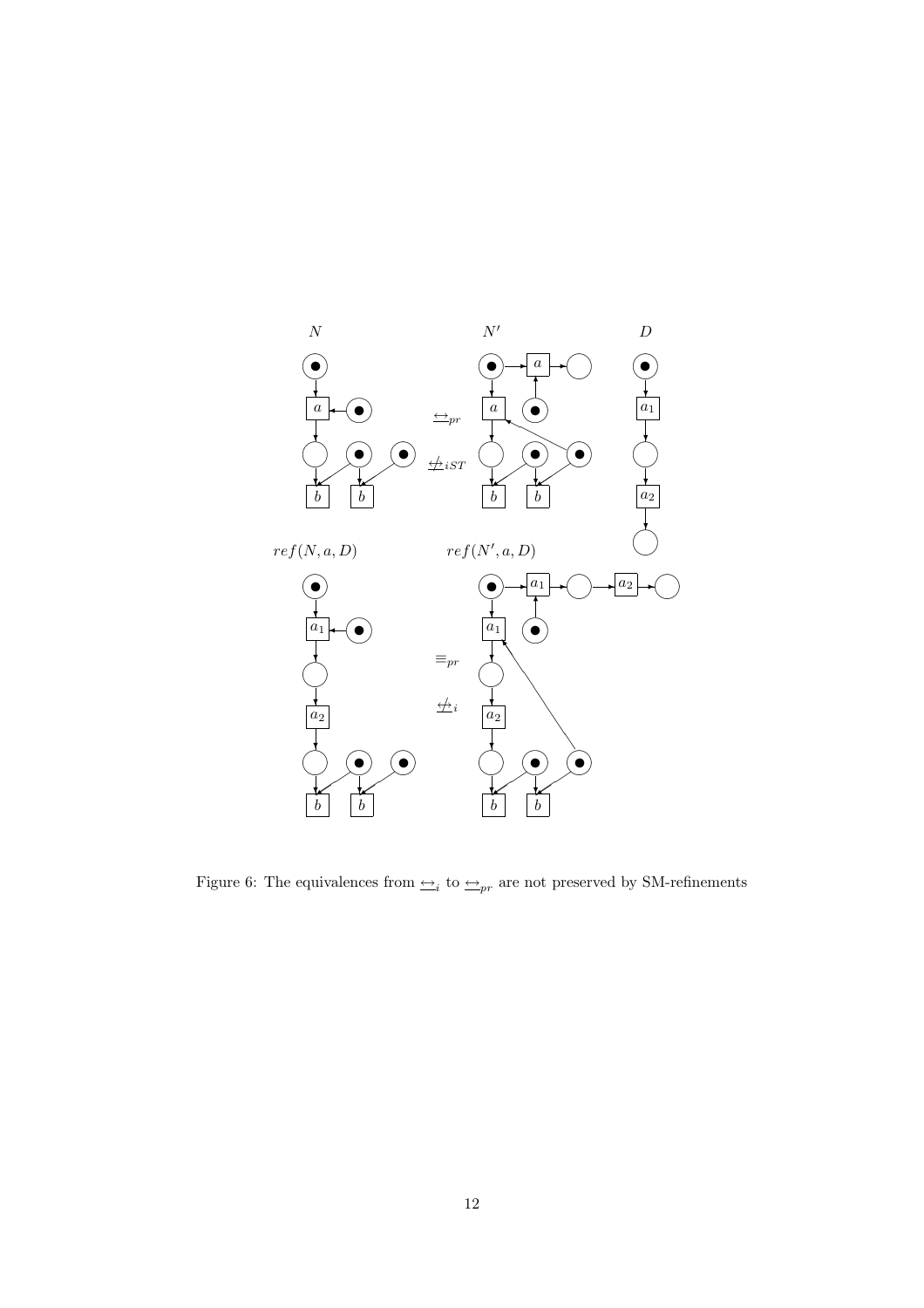

Figure 7: The equivalence  $\leftarrow_{pub}$  is not preserved by SM-refinements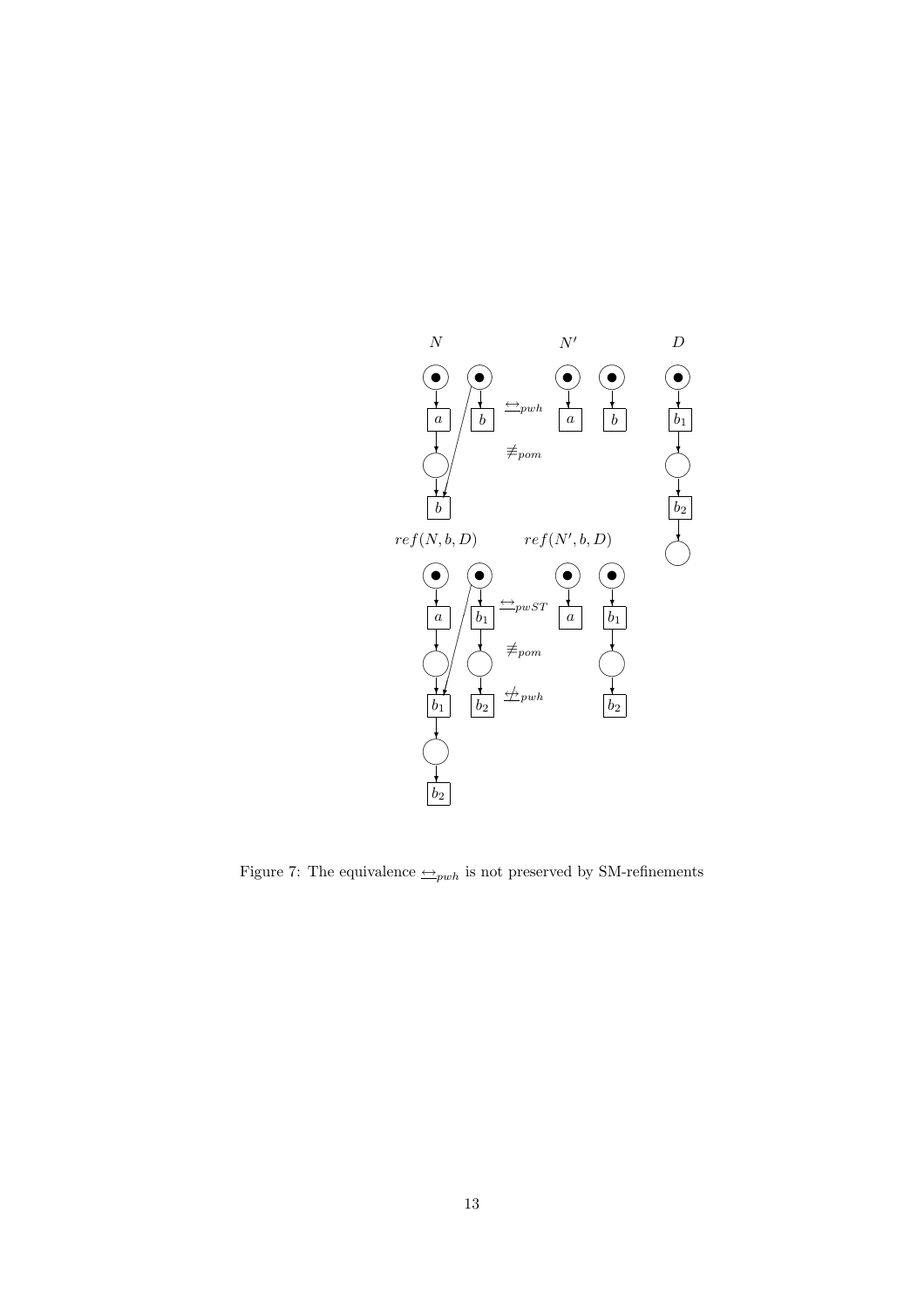

Figure 8: Preservation of the equivalences by SM-refinements

Let us consider which of the net equivalences are preserved by SM-refinements.

Theorem 3 Let  $\leftrightarrow \in \{\equiv, \underline{\leftrightarrow}, \simeq\}$  and  $\star \in \{i, s, pw, pom, pr, iST, pwST, pomST, prST, pwh, pomh, prh, pes, occ\}.$ For nets  $N = \langle P_N, T_N, F_N, l_N, M_N \rangle$ ,  $N' = \langle P_{N'}, T_{N'}, F_{N'}, l_{N'}, M_{N'} \rangle$  s.t.  $a \in l_N(T_N) \cap l_{N'}(T_{N'})$  and SM-net  $D = \langle P_D, T_D, F_D, l_D, M_D \rangle$  the following is valid:  $N \leftrightarrow_N N' \Rightarrow ref(N, a, D) \leftrightarrow_{N} ref(N', a, D)$  iff  $\leftrightarrow_{N}$  is in oval in Figure 8.

# 7 Conclusion

In this paper, we examined and supplemented by new ones a group of the basic behavioural equivalences which can be used to consider systems being modelled by Petri nets, at different abstraction levels.

The main result consists in establishing correlation of all the equivalence notions on the whole class of Petri nets as well as on their subclasses of sequential, strictly labelled and T-nets. All the considered equivalences were checked for preservation by SM-refinements. So, we can use the equivalence notions that are preserved by SM-refinements, for top-down design of concurrent systems.

Let us mention some directions of further research.

One of these directions is obtaining a complete picture of correlation of the equivalence notions on strictly labelled nets and T-nets. Some early results can be found in [10, 11].

Another direction of further research consists in the investigation of place bisimulation equivalences from [1]. We intend to compare these equivalences with the ones we examined (for example, the relationship is unknown between place bisimulation equivalences and ST-, history preserving ones). It is interesting to introduce STand history preserving versions of place bisimulation equivalences, that allow one to prune the structure of nets with respect to the real time aspects or "history" of functioning of nets. In addition, it is worth checking place bisimulation equivalences for preservation by refinements to establish whether they may be used for construction of multilevel concurrent systems.

Acknowledgements I would like to thank my scientific supervisor Dr. Irina B. Virbitskaite for many discussions which played an important role in the research.

This work was done within joint research project with Institute of Informatics of Hildesheim. I thank the head of the institute Prof. Dr. Eike Best for providing a good working atmosphere and for useful remarks and questions. I am indebted to researcher of the institute, Tom Thielke, for advices which improved the paper.

# References

- [1] Autant C., Schnoebelen Ph. Place bisimulations in Petri nets. LNCS 616, p. 45–61, June 1992.
- [2] Best E., Devillers R., Kiehn A., Pomello L. Concurrent bisimulations in Petri nets. Acta Informatica 28, p. 231–264, 1991.
- [3] BOUDOL G., CASTELLANI I. On the semantics of concurrency: partial orders and transition systems. LNCS 249, p. 123–137, 1987.